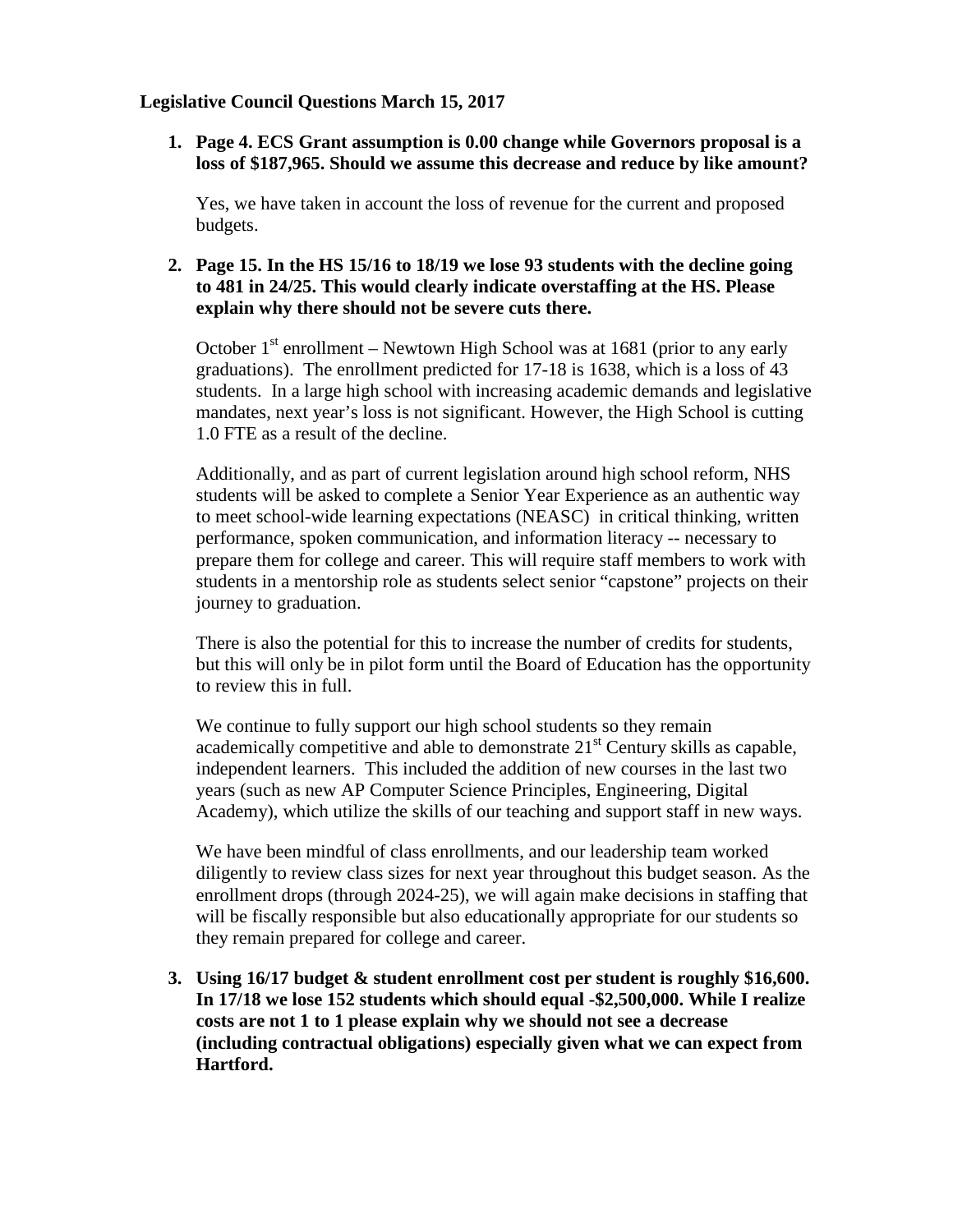Comparing the budget to student enrollment on a one-to-one basis and making the assumption that due to a projected declining enrollment of 152 students should equate to a budget reduction of \$2,500,000 comes from a complete misunderstanding of how an educational budget is developed. Factors such as contractual obligations  $\&$  benefits (which make up roughly 80% of the budget), out of district tuition, energy, building repair and maintenance, and professional services (just to name a few accounts), cannot be reduced based on student enrollment. The Board of Education; however, does recognize the projected decline and based on class sizes and programs, the budget has been reduced accordingly (pg. 28, changes to staffing).

In order to better understand the requested budget increase, page 35 displays a solid representation by object. Ninety percent of the increase is attributable to contractual salary obligations and benefits. The remaining ten-percent or \$148,464 is to be used for the balance of the budget. Detail for these accounts can be found on page 37.

## **4. From 00/01 to 17/18 we have a 90% increase in BOE budget, almost \$9,400 increase per student with 633 less students. Please explain once again why?**

Please refer to page 4 of the BOE's PowerPoint Presentation that was recently shared with the BOFinance (on BOE wesite). On this page you will note that (like all districts) the per pupil expenditure has increased over time. However, also on this page you will note that Newtown which performs in the top 10% decile has a per pupil expenditure below the average for CT. You will also note that the increase from last year to this year was less than the average increase in CT. Finally, you will note that the data includes (like Newtown) a statewide decline of over 5,000 public school aged children.

#### **5. Page 155. Should we start to require students to rent their instruments?**

The issue with renting is that the cost of some of the more expensive instruments is high. Music classes are classes, not clubs or afterschool activities. In most cases, this is the fine arts elective chosen by students to fulfill credits toward graduation and to remain competitive as some students pursue music in college.

The issue with asking students to buy or rent their own instruments (more expensive instruments) is educationally inappropriate. While some students purchase their own smaller instruments to own and practice at home (clarinets, etc.), other students and families might not be able to afford. Larger instruments are too expensive to rent and cannot be transported by bus as they are considered a safety hazard. All of these instruments are essential to create balances ensembles and are considered resources for our program like textbooks, computers and equipment for other classes. Further, this would be similar to requiring a science student to pay for the cost of microscopes or other costly equipment necessary for learning.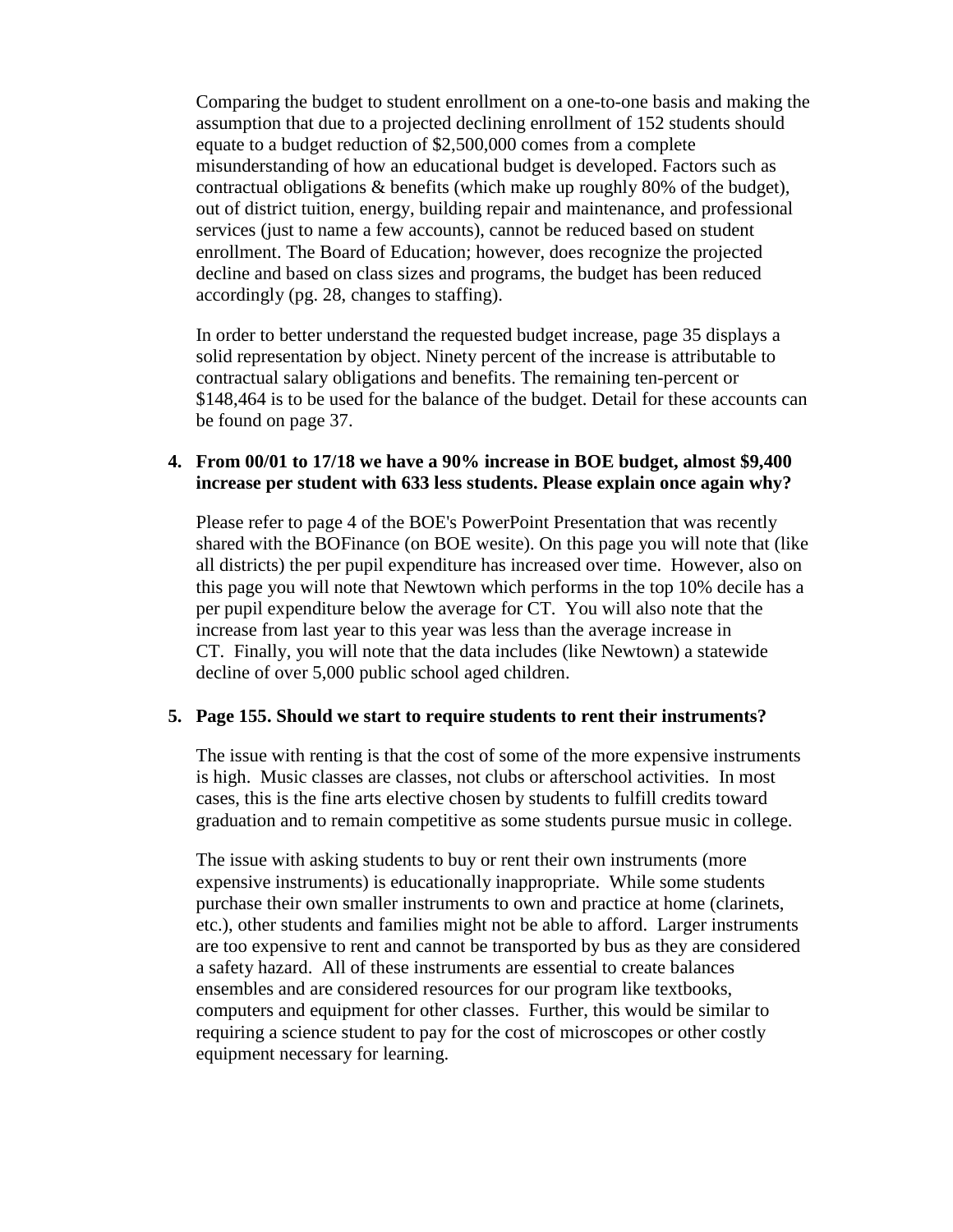Our band parents have supported what they can in the past regarding the purchase of instruments and other equipment, and we have continued to explore rental fees. However, the issue with our renting equipment is that it binds the district to lengthier rental fee contracts over a given period of time, which could be problematic during budget seasons in the future.

We also keep large instruments here – since students are not allowed to bring tubas (or similar large instruments) on the bus. We, therefore, take full responsibility for this equipment at school.

Each year, music equipment hardly ever makes it into the actual budget. When we can, we find other alternatives, often pushing these purchases to another year while the equipment is still holding up. This year, we felt compelled that the music department deserved instructional support.

### **6. Page 185. Pupil Personnel Salaries are up 10% (\$226,000)--Why?**

Please see page 191 in the Budget Book, line item 111 under Social Workers, etc. Salaries for 2 Social Workers (\$69,264 and \$64,433) were added to the budget after the SERV Grant ended. However, these salaries have since been removed due to a donation from the Dalio grant subsidizing these positions. All other increases are due to both the Teacher's/Administrators Union Contract which references percentage increases for salaries.

# **7. Page 220. Security. In 15/16 we were told there was a plan in place to decrease security in 17/18 yet there was an increase of \$14,000 from budgeted. Please explain. Let us know what changes if any in this line item have already been addressed in the BOF recommendation.**

Chief Viadero, Lt. Robinson, Mark Pompano, Pat Llodra, and I met to assess school security and reach consensus on the 17-18 plan. This was a very successful meeting. Details to the design and to the proposed plan, upon request, would be shared with the LC in executive session.

# **8. How much of the \$322K BOE Building projects can be funded from the \$475K (or what is late) surplus in the current budget?**

We will be funding \$26,727 in the current year.

### **9. Given there is a \$475k surplus in the current year, shouldn't the starting point for next year's proposal automatically be that much lower as well?**

It is important for all to understand that 1/3 of the fiscal year is still in front of the BOE. In addition, line item proposed adjustments (if applicable) have been calculated in the 1718 plan. Within the black ink were significant dollars that offer a one-time cost savings/avoidance such as the ability to hire at a greater savings than projected and a significant calming in special education.